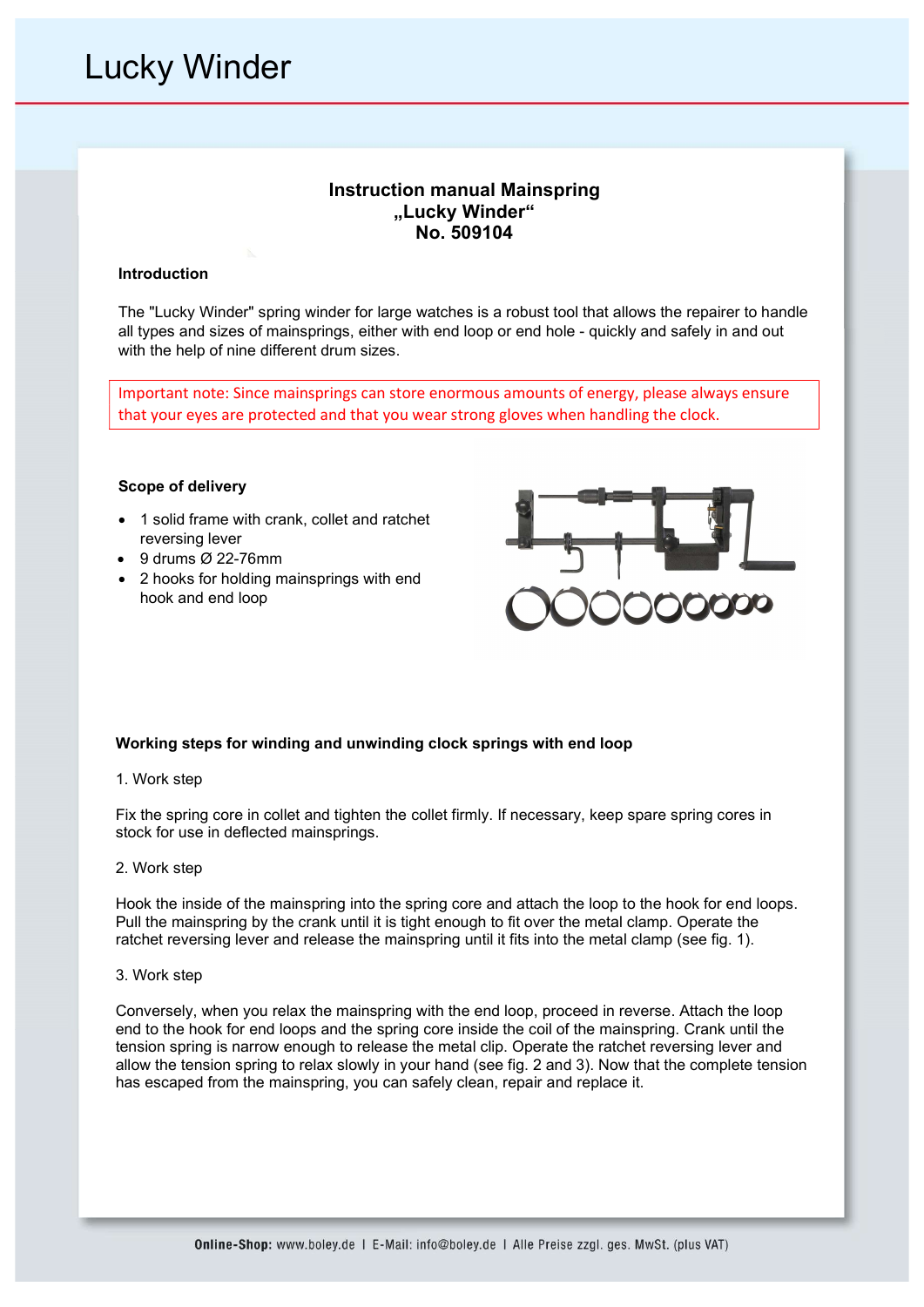

# Working steps for unwinding and rewinding clock mainsprings with end hole

1. Work step:

Remove the cap from the mainspring barrel using a soft brass hammer. Tap the spring core lightly and the cover will pop open.

### 2. Work step:

Choose a suitable drum for the mainspring, which is slightly narrower than the opening of the mainspring barrel and slip it over the mainspring. The slot of the drum points towards the mainspring barrel. Now fix the spring core in the collet.



# 3. Work step:

Hold the mainspring barrel securely with a strong glove and crank the mainspring tightly enough so that the drum slides into the mainspring barrel. Turn the drum so that the end hole of the tension spring protrudes.

# 4. Work step:

Operate the ratchet reversing lever and release the mainspring until it locks in the drum. Now you can remove the mainspring from the mainspring barrel.

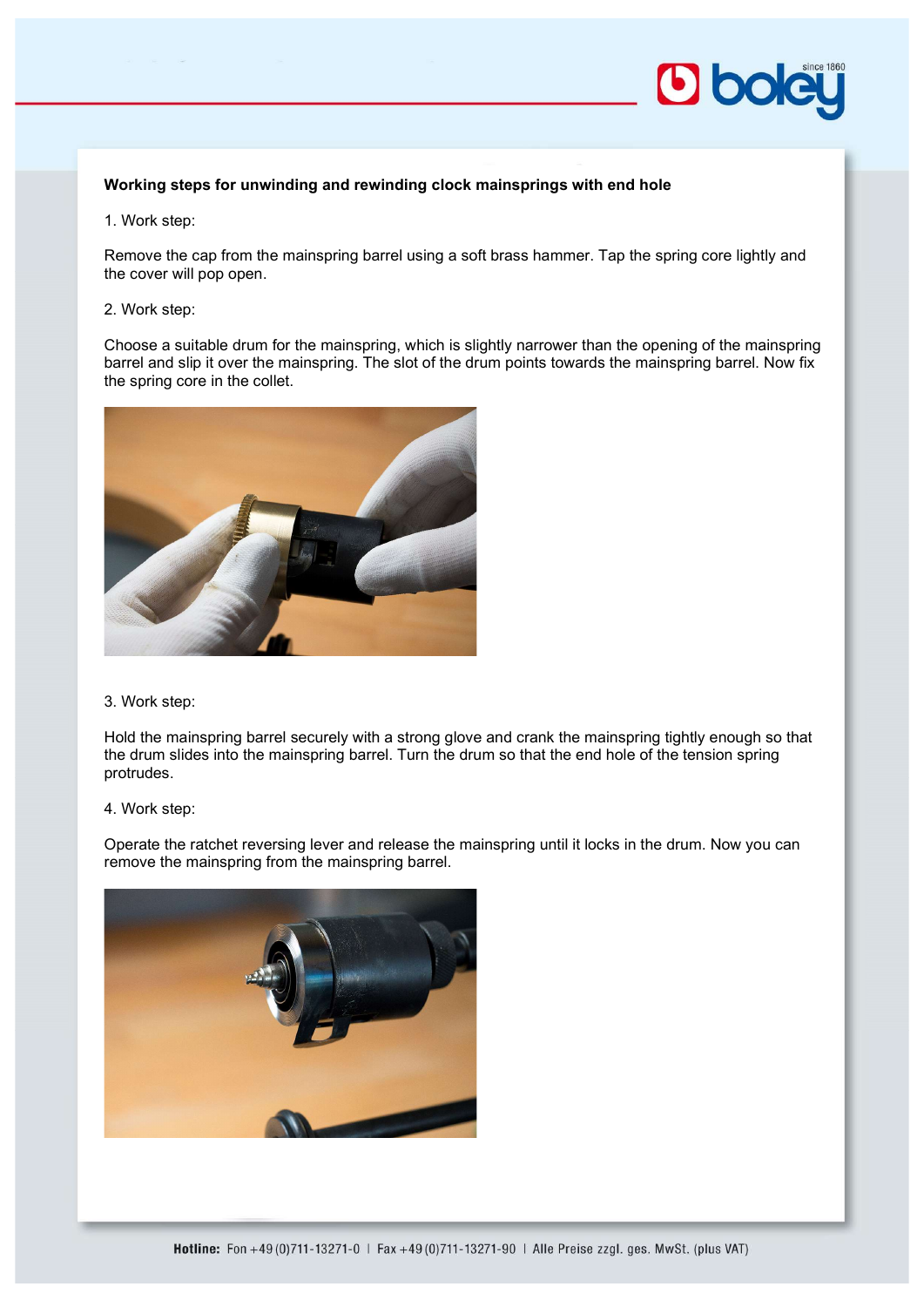# Lucky Winder

# 5. Work step:

To remove the mainspring from the drum, hook the device into the end hole of the mainspring. Now crank the mainspring so tightly that you can remove the drum. Push the drum back over the collet so that it is no longer in the way.